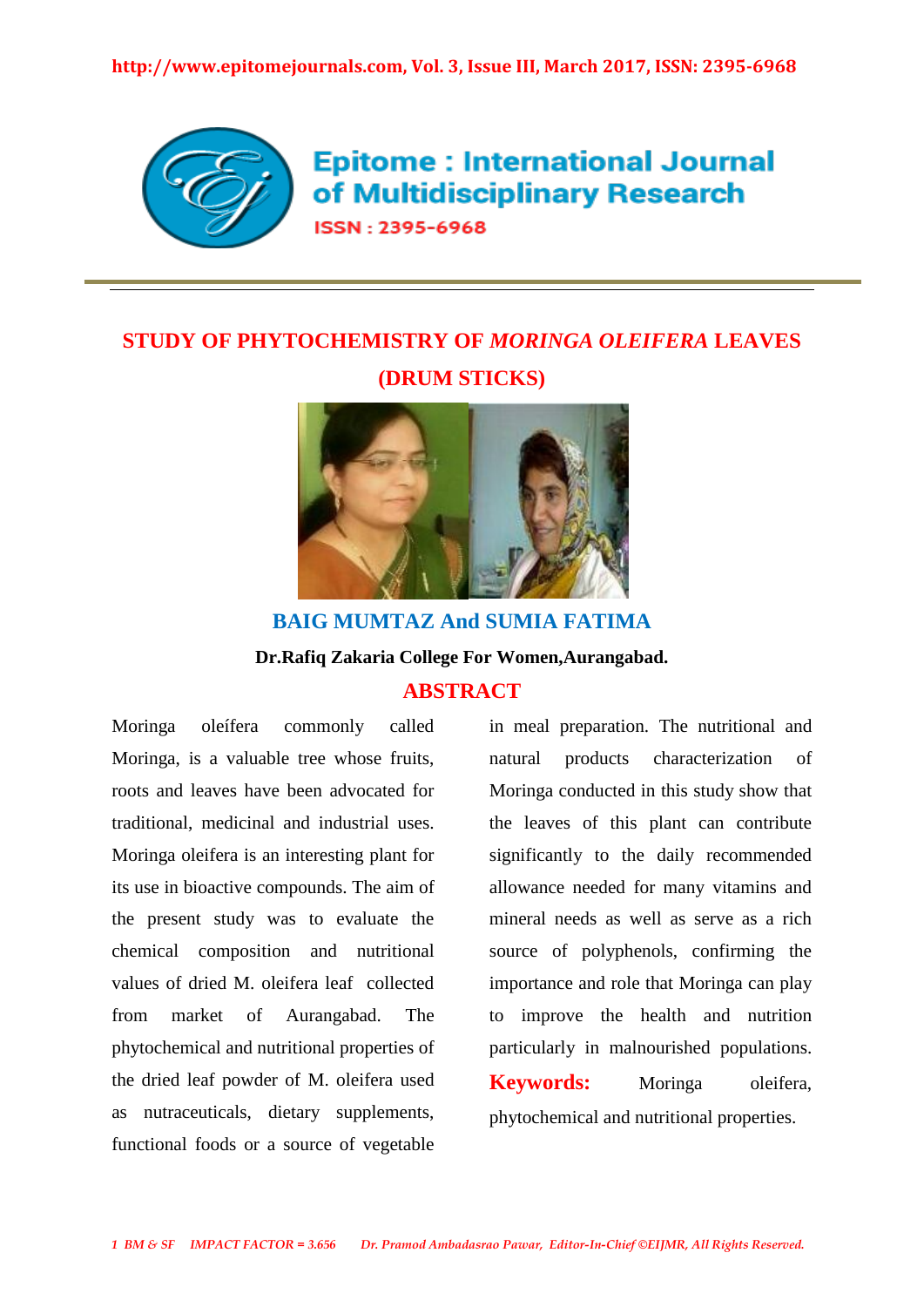## **Research Paper**

**Introduction:** *Moringa oleifera* Lam. (Moringaceae) is one of the 14 species of family Moringaceae, native to India, Africa, Arabia, Southeast Asia, South America, and the Pacific and Caribbean Islands (Iqbal et al, 2006).. According to Muluvi et al (1999), the Moringa tree was introduced to Africa from India at the turn of the twentieth century where it was to be used as a health supplement. *Moringa oleifera* is a small, fast-growing evergreen or deciduous tree that usually grows up to10 to 12m in its height,open crown of drooping fragile branches, feathery foliage of trip innate leaves and thick corky whitish bark. When grown in well-drained soils( Vinoth, B., R. Manivasagaperumal and S. Balamurugan), 2012.

Almost all parts of the plant are used culturally for its nutritional value, purported medicinal properties and for taste and flavor as a vegetable and seed. The leaves of *M. oleifera* can be eaten fresh, cooked, or stored as a dried powder for many months reportedly without any major loss of its nutritional value (Arabshahi-D et al, 2007; Fahey, 2005). Studies have revealed that *M. oleifera*  leaves are a good source of nutrition and exhibit anti-tumor, anti-inflammatory, anti-ulcer, anti-atherosclerotic and anticonvulsant activities (Chumark et al, 2008;

DanMalam et al, 2001; Dahiru et al, 2006). Phytochemicals such as vanillin, omega fatty acids, and carotenoids, ascorbates, tocopherols, beta-sitosterol, moringine, kaempferol, and quercetin have been reported in its flowers, roots, fruits, and seeds. T. R. Mehta L. K., (2003) . . However, a recent study has shown that dried M. oleifera leaves contain lead at very high values of 352.0 mg/LA .According National Research Council (2006). Therefore, it is very important to identify the mineral composition of M. oleifera leaves that are widely consumed by humans and animals. Nutritionally, the leaves have been found to be a valuable source of both macro and micronutrients, rich source of -carotene, calcium and potassium. It also contain high content of highly digestible protein, carotenoids, minerals and vitamins especially vitamin C, hence it can be used as an ideal nutritional supplement which have been used to combat malnutrition, especially among infants and nursing mothers. The leaves and pods have also been indicated to be helpful in increasing breast milk in nursing mothers. In present case investigation of minerals and physicochemical properties of Moringa.oleifera.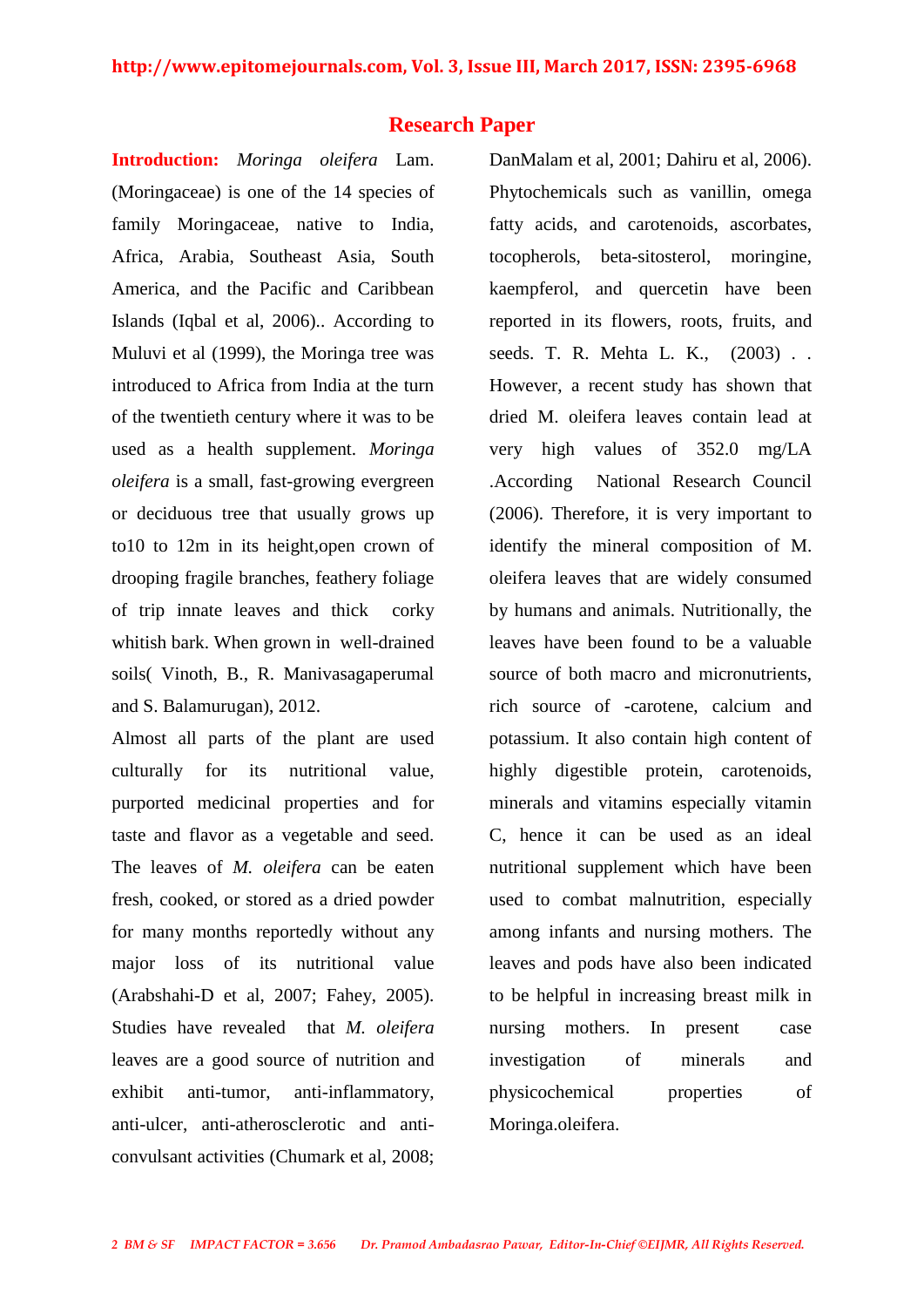# **MATERIALS AND METHODS**

## **Collection of plant material**

For the study the leaves of *Moringa oleifera* were collected from the matured tree in an orchard within the plantation of Himayat Bagh,.Aurangabad.

### **Preparation of Sample:**

After collection, the leaves were removed from the branches, sorted out .Washed properly with sterile water and for drying spread on mesh tray. The leaves were shade dried for a period of 7- 10 days for proper drying in the laboratory, Upon drying, the leaves were pulverized under aseptic conditions using a grinder the fine powder sieved and stored in dry airtight glass jar for phytochemical and nutritional analyses.

**Analysis of Sample:** chemical analysis was carried out on the powdered of *Moringa oleifera* leaves to determine the presence ether extract (fat) , moisture content , protein,ash content crude fibre, carbohydrate (by difference) using standard analytical methods described by the Official Methods of Association of Official Analytical Chemists(AOAC)2000 . Minerals and vitamin such as iron, zinc, magnesium, calcium, potassium, phosphate, ascorbic acid, thiamine, niacin and riboflavin content of dried *Moringa oleifera* leaf was determined using the method described by the Official Methods of Association of Official Analytical Chemists.

**Determination of Moisture Content:**  Moisture content was measured by oven dry method .The oven was used to dry the samples till constant weight then removed and measured. The percentage of moisture content was calculated as:

% moisture =  $(1 \text{ moisture} \times 100)$ weigh of sample

**Determination of Ash Content:** The ash content was determine by dry ashing method .. First, the crucible was measured; then, the weight of the sample  $+$  crucible was taken before the sample was incinerated in a Muffle furnace at 400°C. The remaining inorganic material was cooled in a desiccator, weighed and the ash content was determined

% Ash = weigh of sample remaining  $X$ 100

weigh of original sample

**Determination of Crude protein** :The crude protein was determined using the micro-Kjeldahl method (Fahey, 2005). The crude protein was calculated by multiplying Nitrogen by the conversion factor of  $6.25$  [P% = TN x  $6.25$ ].

**Determination of Crude Fibe**r: The Crude Fiber was determined using the method of (AOAC, 2005).1g of sample (W2) was transferred directly to filter bag and sealed with a heat sealer. Sample and

1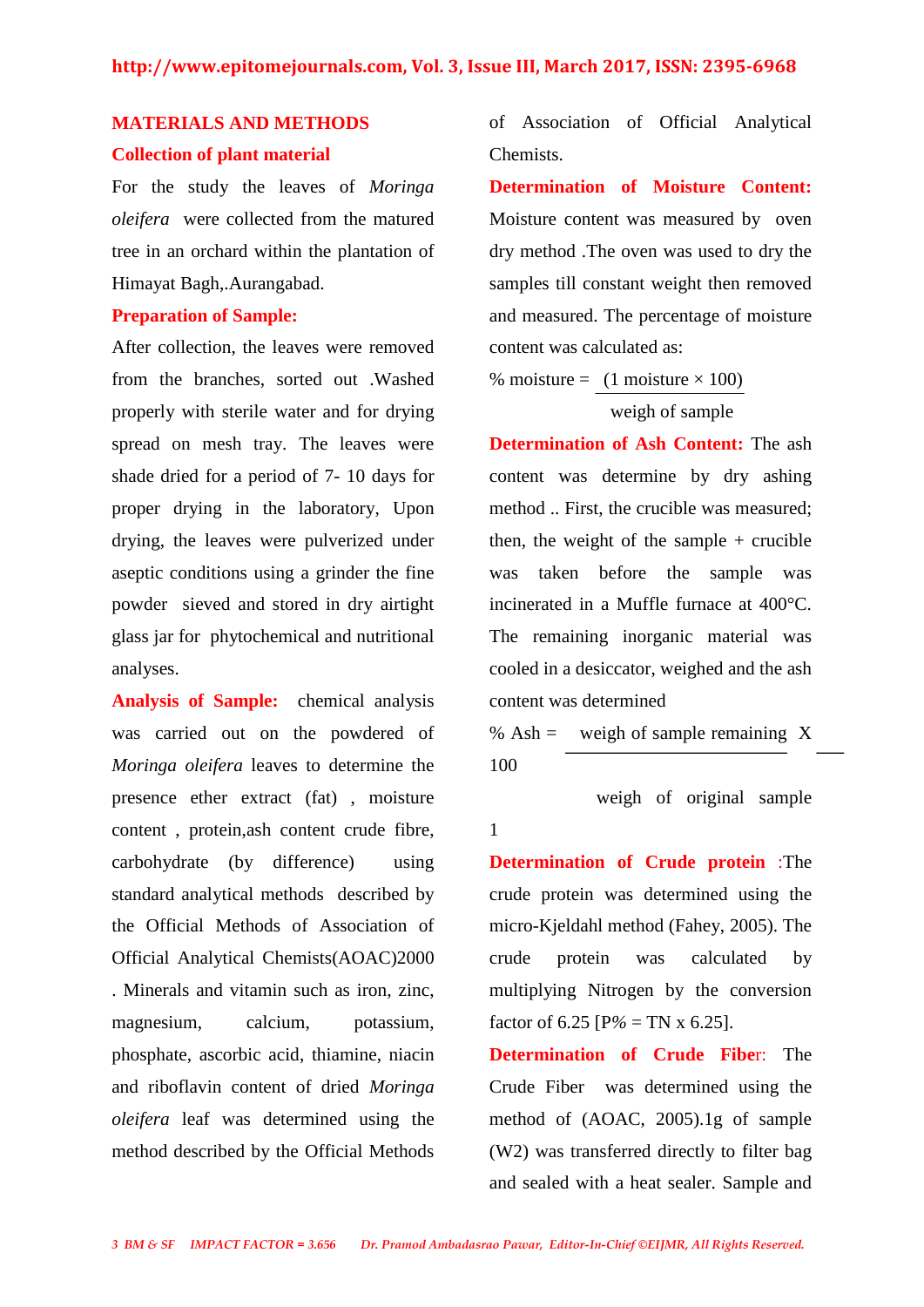## **http://www.epitomejournals.com, Vol. 3, Issue III, March 2017, ISSN: 2395-6968**

blank bags were immersed in enough amount petroleum ether for 10 minutes to extract fat content from samples. All bags were air dried and transferred to a ANKOM 2000 Fiber Analyzer using H2SO4 and NaOH and the crude fiber was calculated according the following equation:

% Crude Fiber = 100 x (W3 - (W1 x C1) )⁄W2

Where:

W1 =Bag tare weight

W2=Sample Weight

W3=Weight of Organic Matter (Loss of weight on ignition of bag and fiber)

C1=Ash corrected blank bag factor (running average of loss of weight on Ignition of blank bag/original blank bag) **Carbohydrate content**: Carbohydrate content was determined by difference, that is, addition of all the percentages of moisture, fat, crude protein, ash, and crude fiber were subtracted from 100%. This gave the amount of nitrogen-free extract otherwise known as carbohydrate.

Carbohydrate  $(\%)= 100 -$  [moisture  $(\%)+$ Fat  $(\% ) +$  Ash  $(\% ) +$  Crude Fiber  $(\% ) +$ Crude Protein (%)].

**Fat Content:** The fat content was estimated by Soxlhet apparatus extraction method.

**Energy value:** Energy value as proposed by (Martin and Coolidge, 1978) .The sample energy value was estimated (in KCal/g) by multiplying the percentages of crude protein, crude lipid, and carbohydrate with the recommended factors (2.44, 8.37, and 3.57, respectively). **Minerals determination:** The mineral compositions of the samples determined by AOAC (2005) methods. One gram of sample was digested with nitric acid: perchloric acid: sulfuric acid mixture in the ratio 9:2:1, respectively, and filtered. The filtrate was made up to mark in a 5 ml volumetric flask. The filtered solution was loaded to an atomic absorption (Model 703; Perkin Elmer, Norwalk, CT). The standard curve for each mineral, that is, , magnesium, iron, aluminum, calcium ,lead, copper, manganese and zinc, was prepared from known standards and the mineral value of samples estimated against that of the standard curve. Values of potassium and sodium were determined using a flame photometer (FP 920, PG Instruments) using NaCl and KCl as the standard (AOAC, 2005), while by using the Vanodo-molybdate method phosphorus determined.

## **Vitamins determination:**

Vitamins A and E were determined by (AOAC, 2005a,b). Vitamin B1 and B2 were determined by acid hydrolysis method of (Finglas and Faulks, 1984), B3 content of samples were determined by the (Ackurt *et al*. 1999).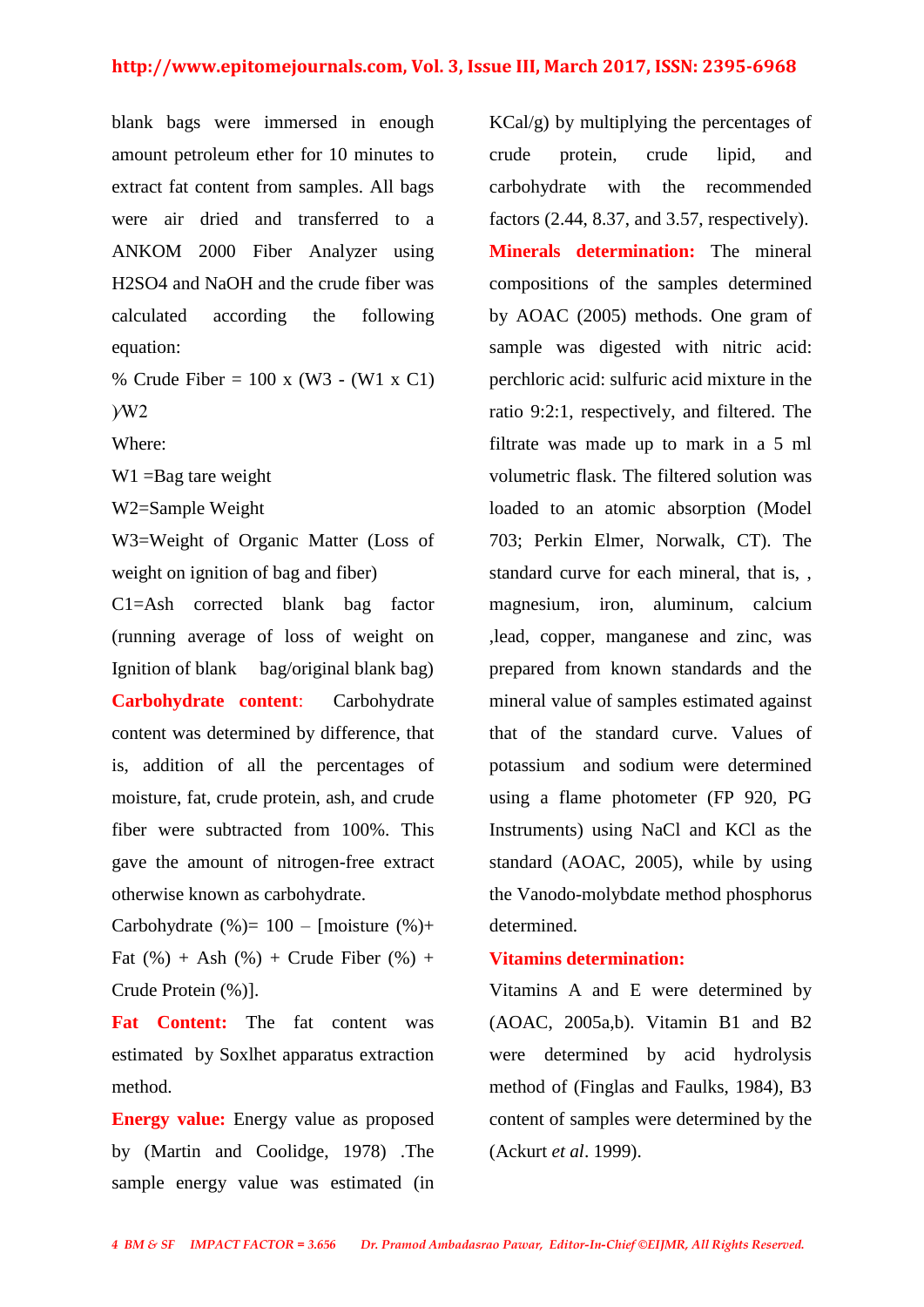|                | Sr.no | <b>Parameters Values</b>     | (Per 100g powder)   |
|----------------|-------|------------------------------|---------------------|
|                |       | Moisture $(g)$               | 7.60 <sub>g</sub>   |
| $\overline{2}$ |       | Protein $(g)$                | 25.09g              |
| 3              |       | Crude fiber $(g)$            | 11.21 <sub>g</sub>  |
| 4              |       | Ash $(g)$                    | 12.51 <sub>g</sub>  |
| 5              |       | Fat $(g)$                    | 10.20 <sub>g</sub>  |
| 6              |       | Total Carbohydrate (g)       | 60.96g              |
|                |       | Energy value Calories (Kcal) | 440.10 <sub>g</sub> |

## **Table no.1 Nutritional composition of** *M. oleifera* **leaf powder**

## **Table no.2 Mineral Content of of** *M. Oleifera* **dried leaf powder**

| <b>Minerals</b> | Dried leaves (Per 100g powder) |
|-----------------|--------------------------------|
| Sodium          | 289mg                          |
| Potassium       | 1,324mg                        |
| Magnesium       | 368 <sub>mg</sub>              |
| Phosphorus      | 204mg                          |
| Iron            | 28.2mg                         |
| Copper          | 0.57mg                         |
| Calcium         | $2,003$ mg                     |
| Mangnese        | 5.21mg                         |
| Zinc            | 3.29mg                         |

## **Table no.3 Vitamin Content of of** *M. oleifera* **dried leaf powder**

| Vitamin    | Dried leaves (Per 100g powder) |
|------------|--------------------------------|
| Vitamin A  | 18.9mg                         |
| Vitamin E  | 15.10 <sub>mg</sub>            |
| Vitamin C  | 17.3mg                         |
| Vitamin B1 | 2.64mg                         |
| Vitamin B2 | 20.5mg                         |
| Vitamin B3 | 8.2mg                          |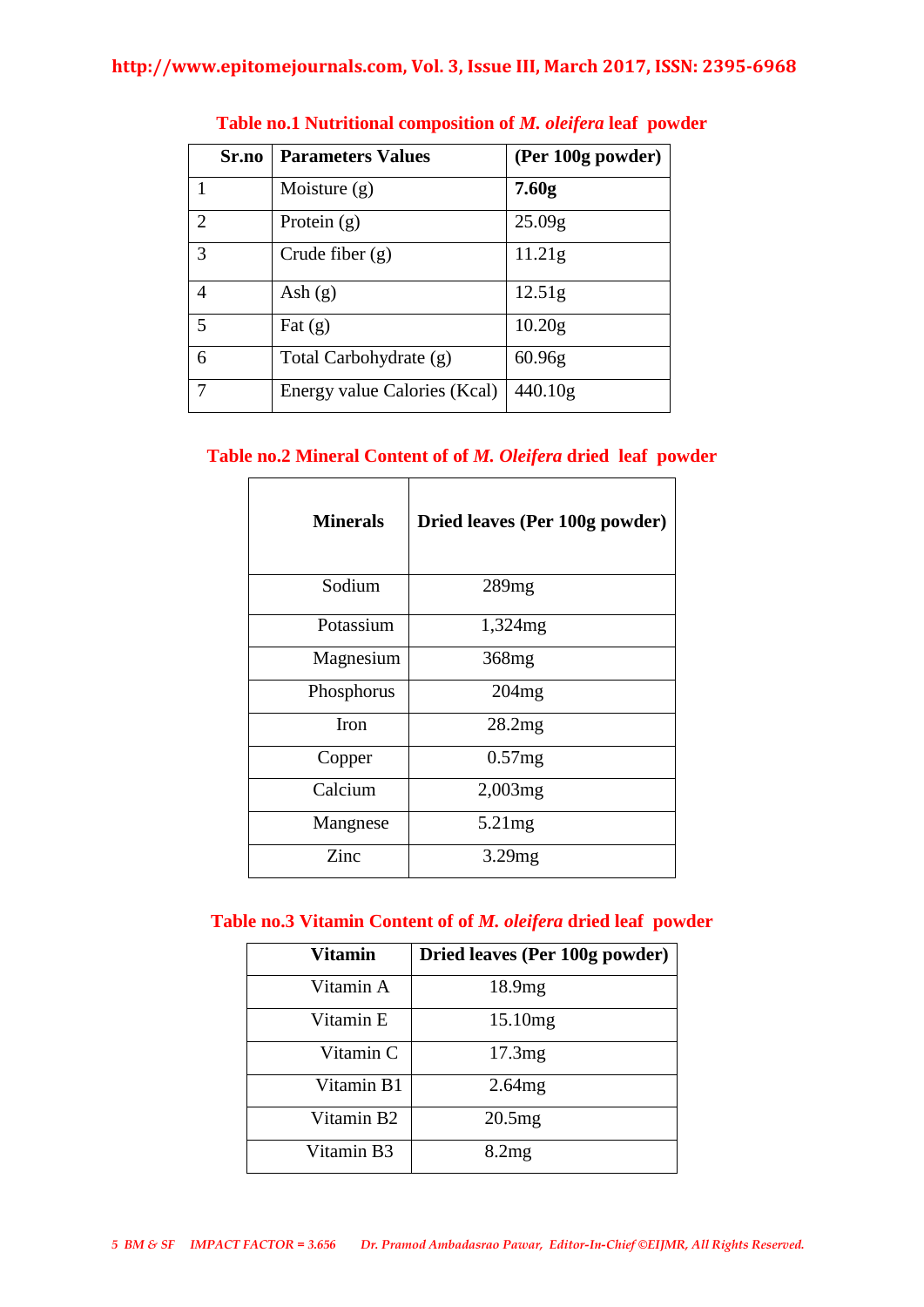#### **Result:**

#### **Proximate analysis**

The leaves of *Moringa oleifera* were analyzed for proximate analysis and the results in Table no.1 showed that, the *Moringa oleifera* leaves were contained moisture about (7.60 g), total protein  $(25.09g)$  , crude fiber  $(11.21g)$  fat (10.20g) and total carbohydrate (60.96g) and the total energy of 100 gram of leaves was (440.10g)

## **Mineral content**

Mineral content of *Moringa oleifera* leaves was estimated and recorded in Table no.2. The results indicates that *Moringa oleifera* leaves are a promising source of essential minerals. The concentration of sodium was (289mg), potassium (1,324mg), magnesium (368mg), phosphorus (204mg ), Iron (28.2mg), copper (0.57mg), calcium (2,003mg) and manganese (5.21mg) and zinc (3.29mg).

## **Vitamin content**

The vitamin content of *Moringa oleifera*  leaves revealed in Table no. 3. The concentration of detected vitamins were 18.9 mg of b-Carotene, 15.10mg. of Vitamin E, 17.3mg Vitamin C,

17.3 mg of Vitamin B1, 20.5mg of Vitamin B2 and 8.2mg of Vitamin B3.

#### **DISCUSSION**

The results of proximate analyses revealed that the *Moringa oleifera* leaves are an excellent source of nutrition and natural energy for human around the world who lack in many nutritional supplements such as protein , carbohydrate, lipids and fibers from (Table 1). 100g of *Moringa oleifera*  leaves can provide about 17.5 g of daily requirement. Moisture in food determines the rate of food absorption and the keeping quality of food. The reported value

indicated that *Moringa oleifera* leaf protein might not be stored at room temperature for a long period. Ash in food determines largely the extent of mineral matters likely to be found in food substance, the reported value of ash indicated that moringa leaves are a good source of minerals. *Moringa oleifera* is a good source of fiber that might be taken as a part of diet to clean the digestive tract by removing potential carcinogens from the body and hence prevents the absorption of excess cholesterol. The fat and carbohydrate content is very valuable as a main source of energy for human body. The Moringa leaves mineral concentrations one of the important sources of essential elements for human body. Moringa leaves contained a high level of sodium (Table 2); while sodium is an important source of electrolytes within the body; potassium works with sodium to maintain the water balance in the body and lowering the blood pressure. Magnesium level in moringa leaves was that is extremely vital to health by stimulating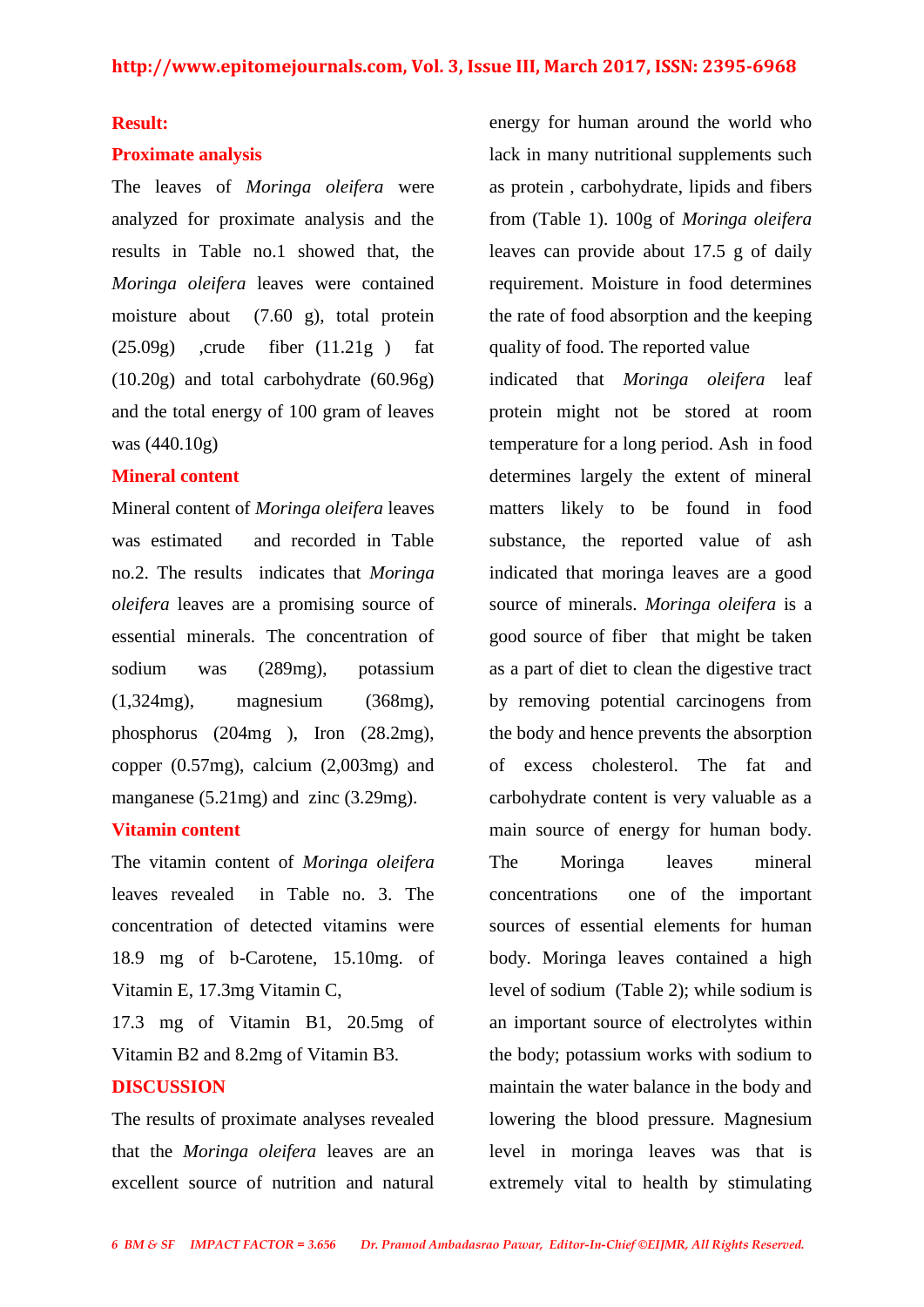gastric motility and intestinal function; a high content of phosphorus is an important to serve as the main regulator of energy metabolism in cells. Iron is also very important element as a nucleus of hemoglobin that forms red blood cells in the body. Zinc can support the immune system and useful for normal growth and development during pregnancy. Copper plays a vital role in the synthesis and maintenance of myelin and as a cofactor for processes that neutralize the dangerous free radicals. Moringa leaves are a very good source of calcium that very useful for bones and teeth development. Manganese is very useful for activation of some enzymes that prevent tissue damage and used for digestion and utilization of foods. *Moringa oleifera* leaves contained a reasonable concentrations of both waters oluble vitamins such as B {Vitamin B1 (Thiamin) , Vitamin B2 (Riboflavin) , Vitamin B3- and fatsoluble vitamins like A and E respectively (Table 3). These vitamins could play an important role in improving human health. Vitamin A is a natural antioxidant to inhibit free radicals and very important for improving the immune system. Vitamin E is useful for enhancing the immune system function and skin repair. Vitamin C is very important for cardiovascular health and reducing free radicals in the cells. Vitamin B1 contributes in many cellular functions including carbohydrates metabolism. . From the present investigation results, it is clear that *Moringa oleifera* leaves are a powerful vitamin factory in reasonable concentrations for human requirements. *Moringa oleifera* could be used in curing many diseases like typhoid fever, diarrhea, high blood sugar, hypertension, and gastro-intestinal disorder. It is advised that this plant can be utilized in cooking and making other edible formulations (Olako, 2014).

## **CONCLUSIONS**

*Moringa oleifera* is one of the most useful plant. Its use stretch from food and medicinal uses to biopesticide ,water purification and production of biodiesel. From the present investigation results, it is clear that *Moringa oleifera* leaves are a powerful vitamin factory in reasonable concentrations for human requirements.

## **REFERENCES**

**Arabshahi-D, S.; Devi, D. V.; Urooj, A**. Evaluation of antioxidant activity of some plant extracts and their heat, pH and storage stability. *Food Chemistry*. **2007**, 100, 1100-1105.